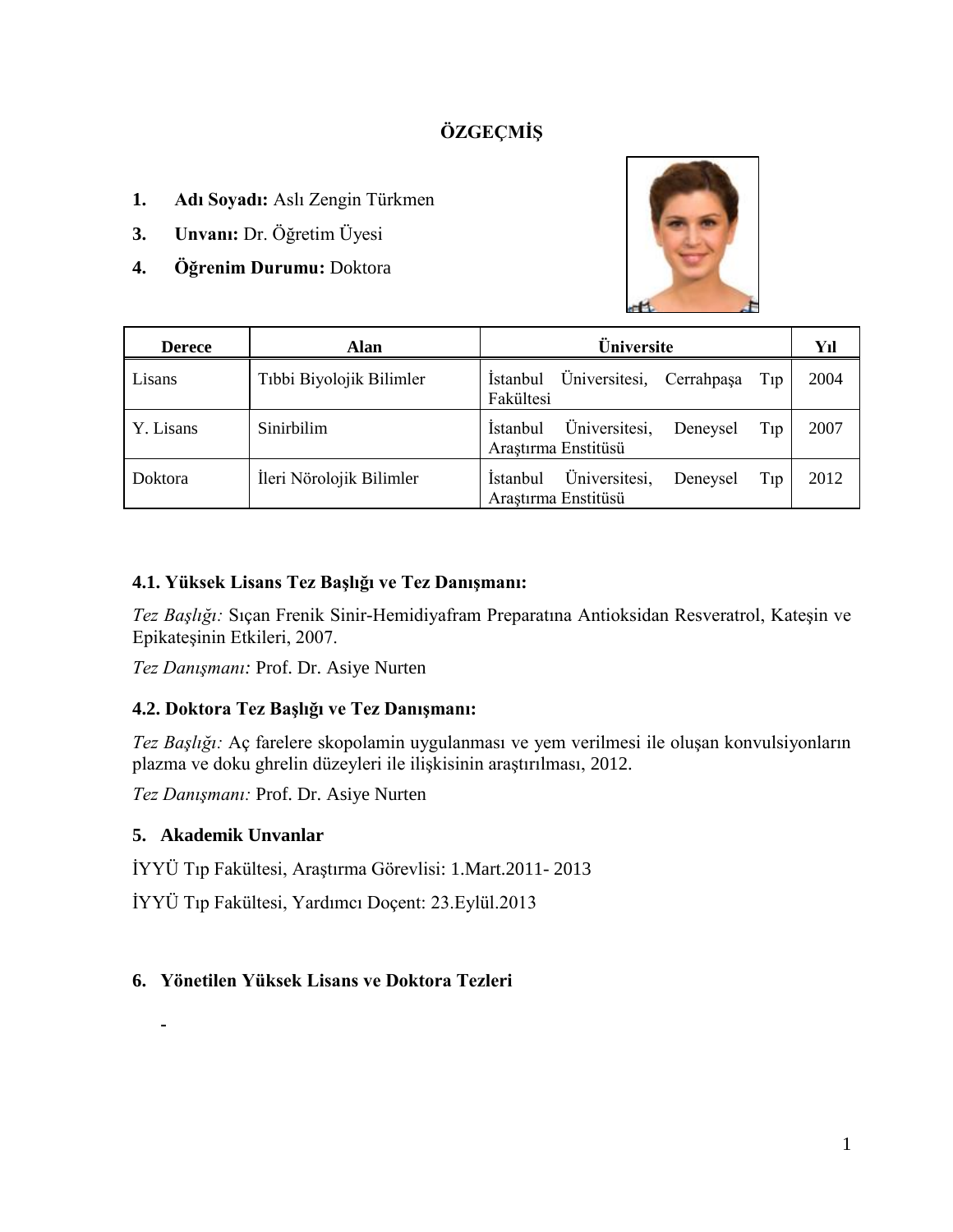### **7. Yayınlar**

## **7.1. Uluslararası hakemli dergilerde yayınlanan makaleler (SCI & SSCI & Arts and Humanities)**

**1.** Enginar N, Nurten A, Özünal ZG, **Zengin A.** Scopolamine-induced convulsions in fasted mice after food intake: The effect of duration of food deprivation. Epilepsia, 50(1) : 143-6, 2009. *Atıf Sayısı: 11*

**2.** [Kucukali CI,](http://www.ncbi.nlm.nih.gov/sites/entrez?Db=pubmed&Cmd=Search&Term=%22Kucukali%20CI%22%5BAuthor%5D&itool=EntrezSystem2.PEntrez.Pubmed.Pubmed_ResultsPanel.Pubmed_DiscoveryPanel.Pubmed_RVAbstractPlus) [Aydin M,](http://www.ncbi.nlm.nih.gov/sites/entrez?Db=pubmed&Cmd=Search&Term=%22Aydin%20M%22%5BAuthor%5D&itool=EntrezSystem2.PEntrez.Pubmed.Pubmed_ResultsPanel.Pubmed_DiscoveryPanel.Pubmed_RVAbstractPlus) [Ozkok E,](http://www.ncbi.nlm.nih.gov/sites/entrez?Db=pubmed&Cmd=Search&Term=%22Ozkok%20E%22%5BAuthor%5D&itool=EntrezSystem2.PEntrez.Pubmed.Pubmed_ResultsPanel.Pubmed_DiscoveryPanel.Pubmed_RVAbstractPlus) [Bilge E,](http://www.ncbi.nlm.nih.gov/sites/entrez?Db=pubmed&Cmd=Search&Term=%22Bilge%20E%22%5BAuthor%5D&itool=EntrezSystem2.PEntrez.Pubmed.Pubmed_ResultsPanel.Pubmed_DiscoveryPanel.Pubmed_RVAbstractPlus) [Orhan N,](http://www.ncbi.nlm.nih.gov/sites/entrez?Db=pubmed&Cmd=Search&Term=%22Orhan%20N%22%5BAuthor%5D&itool=EntrezSystem2.PEntrez.Pubmed.Pubmed_ResultsPanel.Pubmed_DiscoveryPanel.Pubmed_RVAbstractPlus) **[Zengin A](http://www.ncbi.nlm.nih.gov/sites/entrez?Db=pubmed&Cmd=Search&Term=%22Zengin%20A%22%5BAuthor%5D&itool=EntrezSystem2.PEntrez.Pubmed.Pubmed_ResultsPanel.Pubmed_DiscoveryPanel.Pubmed_RVAbstractPlus)**, [Kara I.](http://www.ncbi.nlm.nih.gov/sites/entrez?Db=pubmed&Cmd=Search&Term=%22Kara%20I%22%5BAuthor%5D&itool=EntrezSystem2.PEntrez.Pubmed.Pubmed_ResultsPanel.Pubmed_DiscoveryPanel.Pubmed_RVAbstractPlus) Do schizophrenia and bipolar disorders share a common disease susceptibility variant at the MMP3 gene?. [Prog](javascript:AL_get(this,%20) [Neuropsychopharmacol Biol Psychiatry,](javascript:AL_get(this,%20) 33(3) : 557-61, 2009. *Atıf Sayısı:12*

**3.** [Kucukali CI,](http://www.ncbi.nlm.nih.gov/pubmed?term=%22Kucukali%20CI%22%5BAuthor%5D&itool=EntrezSystem2.PEntrez.Pubmed.Pubmed_ResultsPanel.Pubmed_RVAbstract) [Aydin M,](http://www.ncbi.nlm.nih.gov/pubmed?term=%22Aydin%20M%22%5BAuthor%5D&itool=EntrezSystem2.PEntrez.Pubmed.Pubmed_ResultsPanel.Pubmed_RVAbstract) [Ozkok E,](http://www.ncbi.nlm.nih.gov/pubmed?term=%22Ozkok%20E%22%5BAuthor%5D&itool=EntrezSystem2.PEntrez.Pubmed.Pubmed_ResultsPanel.Pubmed_RVAbstract) [Bilge E,](http://www.ncbi.nlm.nih.gov/pubmed?term=%22Bilge%20E%22%5BAuthor%5D&itool=EntrezSystem2.PEntrez.Pubmed.Pubmed_ResultsPanel.Pubmed_RVAbstract) **[Zengin A](http://www.ncbi.nlm.nih.gov/pubmed?term=%22Zengin%20A%22%5BAuthor%5D&itool=EntrezSystem2.PEntrez.Pubmed.Pubmed_ResultsPanel.Pubmed_RVAbstract)**, [Cakir U,](http://www.ncbi.nlm.nih.gov/pubmed?term=%22Cakir%20U%22%5BAuthor%5D&itool=EntrezSystem2.PEntrez.Pubmed.Pubmed_ResultsPanel.Pubmed_RVAbstract) [Kara I.](http://www.ncbi.nlm.nih.gov/pubmed?term=%22Kara%20I%22%5BAuthor%5D&itool=EntrezSystem2.PEntrez.Pubmed.Pubmed_ResultsPanel.Pubmed_RVAbstract) Angiotensinconverting enzyme polymorphism in schizophrenia, bipolar disorders, and their first-degree relatives. [Psychiatr Genet,](javascript:AL_get(this,%20) 20(1) : 14-9, 2010. *Atıf Sayısı:38*

**4.** Kilic G, Kucukali CI, Orhan N, Ozkok E, **Zengin A**, Aydin M, Kara I. [Are GRIK3 \(T928G\)](http://www.ncbi.nlm.nih.gov/pubmed/19995671?itool=EntrezSystem2.PEntrez.Pubmed.Pubmed_ResultsPanel.Pubmed_RVDocSum&ordinalpos=2)  [gene variants in schizophrenia patients different from those intheir first-degree relatives?](http://www.ncbi.nlm.nih.gov/pubmed/19995671?itool=EntrezSystem2.PEntrez.Pubmed.Pubmed_ResultsPanel.Pubmed_RVDocSum&ordinalpos=2) Psychiatry Res, 175(1-2) : 43-46, 2010. *Atıf Sayısı:13*

**5.** Enginar N, Nurten A, Karamürsel Y, **Zengin A**, Baran E. Scopolamine-induced convulsions in fasted mice after food intake: Evaluation of the sedative effect in the suppression of convulsions. Epilepsy Res, 89(1) : 2-6, 2010. *Atıf Sayısı:7*

**6.** Emel E, Ergün SS, Parman YG, Gürsoy EB, Kotan D, **Zengin A**, Nurten A. Effects of IGF-I and platelet rich plasma on sciatic nerve crush injury in a rat model. Journal of Neurosurgery, 114: 522-8, 2011. *Atıf Sayısı:100*

**7.** Abut Y, **Zengin A**, Midi A, Eren B, Yener N, Nurten A. Neurotoxic effects of levobupivacaine and fentanyl on rat spinal cord. [Brazilian Journal of Anesthesiology \(English](http://www.sciencedirect.com/science/journal/01040014)  [Edition\),](http://www.sciencedirect.com/science/journal/01040014) [65: 1,](http://www.sciencedirect.com/science/journal/01040014/65/1) 27-33, January–February 2015. *Atıf Sayısı:10*

**8.** Enginar N, Nurten A, **Zengin Türkmen A**, Büyüklü Ç. [Scopolamine-induced convulsions](http://www.sciencedirect.com/science/article/pii/S0920121115000480)  [in fasted animals after food intake: Sensitivity of C57BL/6J mice and Sprague-Dawley rats.](http://www.sciencedirect.com/science/article/pii/S0920121115000480) Epilepsy Research, 112: 150-3, May 2015. *Atıf Sayısı:7*

**9.** Allahverdiyev O, **Zengin Türkmen A**, Nurten A, Şehirli İ, Enginar N. Spontaneous withdrawal in intermittent morphine administration in rats and mice: effect of clonidine coadministration and gender-related differences. Turk J Med Sci, 45: 1380-9, 2015. *Atıf Sayısı:6*

**10.** Büget B, Enginar N, **Zengin Türkmen A,** Allahverdiyev O. Antimuscarinic-induced convulsions in fasted animals after food intake: Evaluation of the effects of levetiracetam, topiramate and different doses of atropine. Naunyn-Schmiedeberg's Arch Pharmacol. 389 (1): 57-62, Jan 2016. *Atıf Sayısı:10*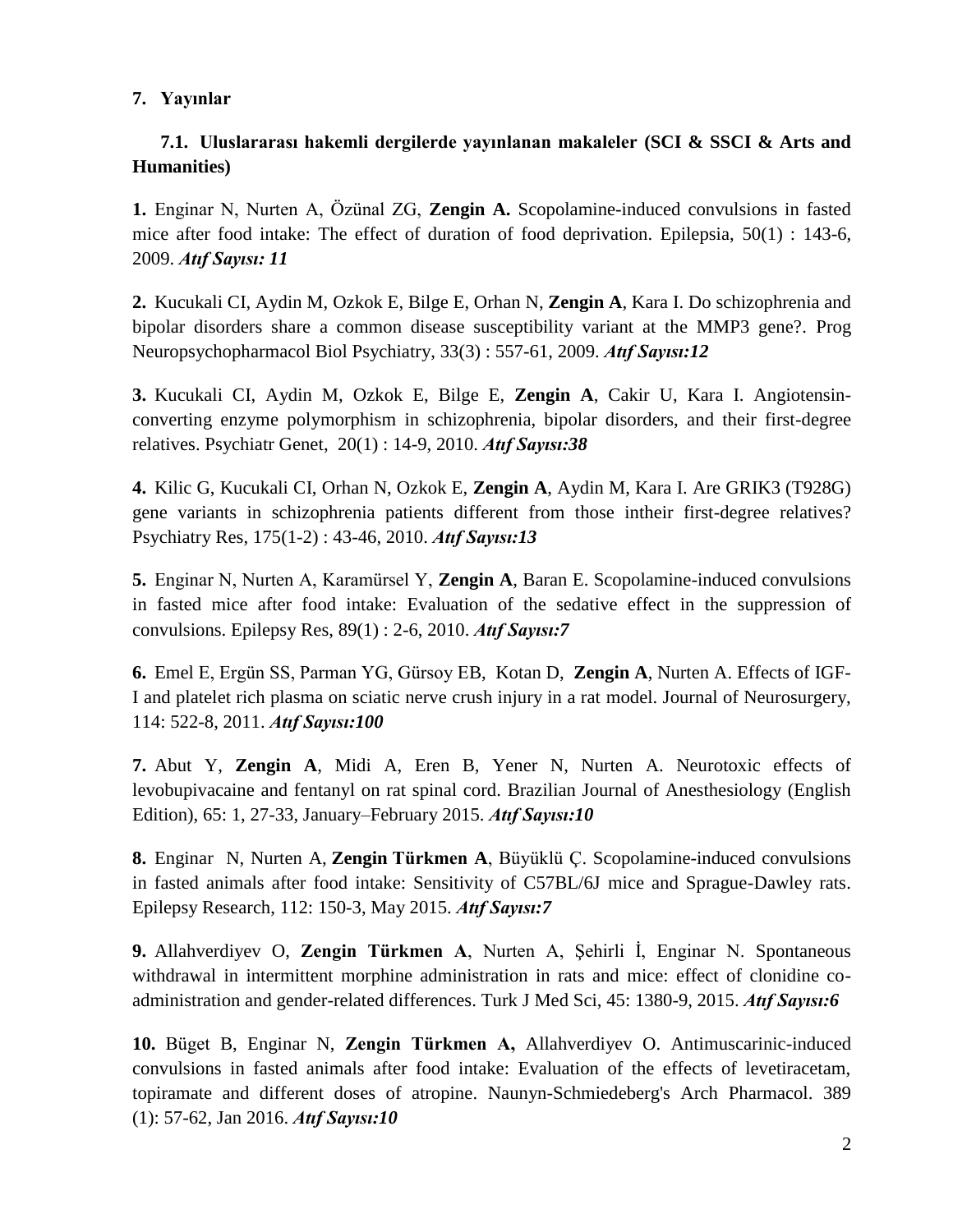**11.** [Inan B,](https://www.ncbi.nlm.nih.gov/pubmed/?term=Inan%20B%5BAuthor%5D&cauthor=true&cauthor_uid=28481745) [Sönmez Ergün S,](https://www.ncbi.nlm.nih.gov/pubmed/?term=S%C3%B6nmez%20Erg%C3%BCn%20S%5BAuthor%5D&cauthor=true&cauthor_uid=28481745) [Nurten A,](https://www.ncbi.nlm.nih.gov/pubmed/?term=Nurten%20A%5BAuthor%5D&cauthor=true&cauthor_uid=28481745) [Küçükgergin C,](https://www.ncbi.nlm.nih.gov/pubmed/?term=K%C3%BC%C3%A7%C3%BCkgergin%20C%5BAuthor%5D&cauthor=true&cauthor_uid=28481745) [Zengin Türkmen A,](https://www.ncbi.nlm.nih.gov/pubmed/?term=Zengin%20T%C3%BCrkmen%20A%5BAuthor%5D&cauthor=true&cauthor_uid=28481745) [Seçkin Ş,](https://www.ncbi.nlm.nih.gov/pubmed/?term=Se%C3%A7kin%20%C5%9E%5BAuthor%5D&cauthor=true&cauthor_uid=28481745) [Erkalp](https://www.ncbi.nlm.nih.gov/pubmed/?term=Erkalp%20K%5BAuthor%5D&cauthor=true&cauthor_uid=28481745)  [K,](https://www.ncbi.nlm.nih.gov/pubmed/?term=Erkalp%20K%5BAuthor%5D&cauthor=true&cauthor_uid=28481745) [Ziyade S.](https://www.ncbi.nlm.nih.gov/pubmed/?term=Ziyade%20S%5BAuthor%5D&cauthor=true&cauthor_uid=28481745) Effects of Cilostazol and Diltiazem Hydrochloride on Ischemia-Reperfusion Injury in a Rat Hindlimb Model. [Heart Surg Forum.](https://www.ncbi.nlm.nih.gov/pubmed/28481745) 20(2): E058-E065, 29 Apr 2017. (doi: 10.1532/hsf.1663) *Atıf Sayısı: 3*

**12.** Enginar N, Nurten A, **Zengin Turkmen A**, Gündoğan Gİ, Özünal ZG. Antimuscarinicinduced convulsions in fasted mice after food intake: no evidence of spontaneous seizures, behavioral changes or neuronal damage. Acta Neurobiol Exp, 77: 373–381, 2017. *Atıf Sayısı: 1*

**13.** Gözüaçık N, **Zengin Türkmen A**, Nurten A, Enginar N. Ketamine and its combinations with valproate and carbamazepine are ineffective against convulsions induced by atropine treatment and food intake in fasted mice. IJBMS, [22\(3\):](http://ijbms.mums.ac.ir/issue_1493_1533_Volume+22%2C+Issue+3%2C+March+2019%2C+Page+310-314%2C+Page+215-333.html) 310-314,2019. (doi: 10.22038/ijbms.2019.33890.8062) *Atıf Sayısı: 1*

**14. Zengin Turkmen A,** Nurten A, Erguven M, Bilge E. Evaluation of c-fos expression in fasted, refed, and scopolamine-induced convulsive mice after different fasting periods. Acta Neurobiol Exp. (Kabul edildi)

#### **7.2. Uluslararası diğer hakemli dergilerde yayınlanan makaleler**

**1.** Tok S, **Zengin A,** Nurten A, Nurten R. The effect of Diphtheria Toxin and antioxidants on neuromuscular junction of Guinea Pig. 15th National Biomedical Engineering Meeting (BIYOMUT), S: 1- 4, 21-24 Nisan 2010.

### **7.3. Uluslararası bilimsel toplantılarda sunulan ve bildiri kitabında (***Proceedings***) basılan bildiriler**

**1.** Orhan N, Kucukali IC, **Zengin A**, Aydin M, Ozkok E, Kara I. Are angiotensin-converting enzyme gene variations risk factors for development of schizophrenia? International Journal of Medical Genetics vol 9, 3&4, Supplement 7th Balkan Journal of Human Genetics, 2006.

**2.** Orhan N, **Zengin A**, Ozkok E, Aydin M, Ozbek Z, Nurten A, Ozerman B, Kucukali CI, Kara I. Changes in complex I activity in hippocampus region of brain after ischemia. International Journal of Stroke vol 1, Supplement 1, p154, Nov 2006, Joint World Congress on Stroke: Int Stroke Soc, Med Stroke Soc and Southern African Found, 26-29 October 2006.

**3.** Ozkok E, Orhan N, **Zengin A**, Kucukali CI, Aydin M, Ozbek Z, Kara I. Association of paraoxonase1 55/192 gene variants with bipolar disorders. J Neurochem vol 101, supplement 1, Abstacts of the 17th ESN Meeting-3rd Conference on Advances in Molecular Mechanisms and Disorders, Salamanca, Spain, PS2-22, 19-22 May 2007.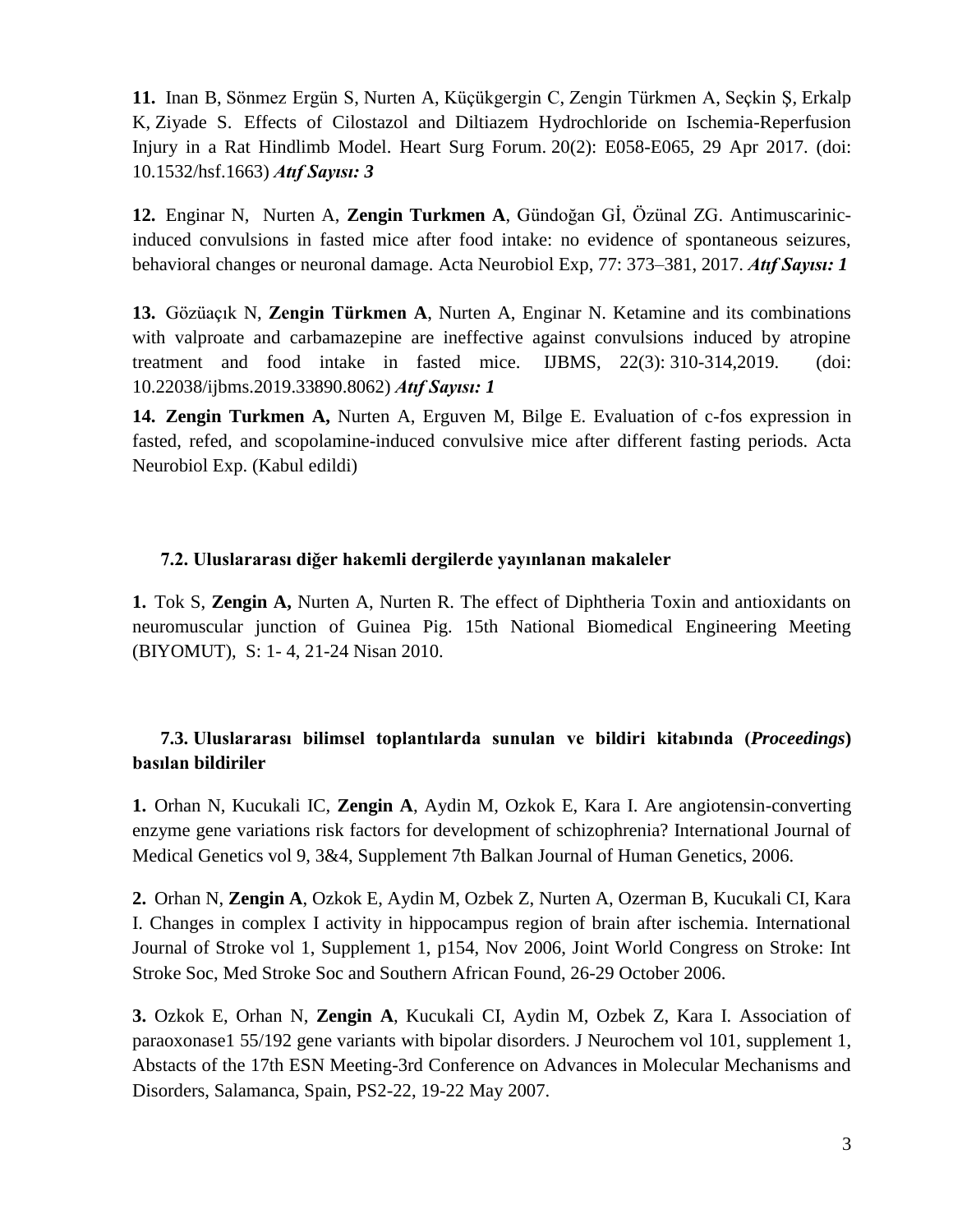**4.** Kara I, Kucukali CI, Orhan N, **Zengin A**, Ozkok E, Kılıç G, Aydin M. Grik3 polymorphism supporting glutamatergic dysfunction in schizophrenic patients and their first degree relatives. J Neurochem, vol 101, supplement 1, Abstacts of the 17th ESN Meeting-3rd Conference on Advances in Molecular Mechanisms and Disorders, Salamanca, Spain, PS2-21, 19-22 May 2007.

**5.** Tekin D, **Zengin A**, Yıldız RB, Kayacilar C, Nurten A, Kara I. Effects of L-Arginine on Electrical Activity in Rats Subjected to Cerebral Ischemia-Reperfusion. Front. Hum. Neurosci. Conference Abstract: 10th International Conference on Cognitive Neuroscience. p183, Bodrum, Turkey. P003, 1-5 September 2008. (doi: 10.3389/conf.neuro.09.2009.01.082)

**6. Zengin A**, Tekin D, Kayacilar C, Yıldız RB, Nurten A, Kara I. The Electrical Activity of CA1 Areas in Acutely 7-Nitroindazole Treated Rats in Ischemia-Reperfusion. Xth international Conference on Cognitive Neuroscience Abstract Book, p184, Bodrum, Turkey. P004, 1-5 September 2008.

**7. Zengin A**, Tekin D, Yildiz R.B, Kayacilar C, Nurten A, Kara I. Does resveratrol have protective effects on ca1 region after ischemia/reperfusion injury? International Journal of Stoke, vol 3, supplement 1, p172, Abstracts of the 6th World Stroke Congress, Vienna, Austria. PO01-308, 24-27 September 2008.

**8.** Tekin D, **Zengin A**, Kayacilar C, Yildiz RB, Nurten A, Kara I. The effect of melatonin on electrical activity of the hippocampal CA1 areas in rats subjected to cerebral ischemia/reperfusion. International Journal of Stoke, vol 3, supplement 1, p172, Abstracts of the 6th World Stroke Congress, Vienna, Austria. PO01-307, 24-27 September 2008.

**9. Zengin A**, Nurten A. Effects of catechin and epicatechin on rat phrenic nerve hemidiaphragm preparation. The Journal of the European College of Neuropsychopharmacology, Volume 19, Supplement 3, Page S277, 2009.

**10.** Kayacilar C, Tekin D, **Zengin A**, Nurten A, Kara I. [Neuroprotective effect of timing for](http://ex2.excerptamedica.com/09ecnp/index.cfm?fuseaction=CIS2002&hoofdnav=Search&content=zk.results_all&topicselected=*&searchtext=zengin&what=FREE%20TEXT&selection=ALL&abstrnbr=P.1.c.040)  [vinpocetine treatment on cerebral ischemia/reperfused rats. T](http://ex2.excerptamedica.com/09ecnp/index.cfm?fuseaction=CIS2002&hoofdnav=Search&content=zk.results_all&topicselected=*&searchtext=zengin&what=FREE%20TEXT&selection=ALL&abstrnbr=P.1.c.040)he Journal of the European College of Neuropsychopharmacology Volume 19, Supplement 3, Page S274, 2009.

**11.** Nurten A, **Zengin A**, Ozunal Z.G, Ozturk E, Enginar N. The evaluation of the effect of food deprivation on the development of morphine dependence in rats. The Journal of the European College of Neuropsychopharmacology Volume 19, Supplement 3, Page S664, 2009.

**12.** Nurten A, **Zengin A**, Kayacilar C, Kara I. How VEP responses change in Ischemia/Reperfusion induced rats with vinpocetine treatment. The  $2<sup>nd</sup>$  international biophysics congress and biotechnology at GAP  $\&$  21<sup>st</sup> national biophysics congress. Divarbakir, Turkey. P39, 5-9 October 2009.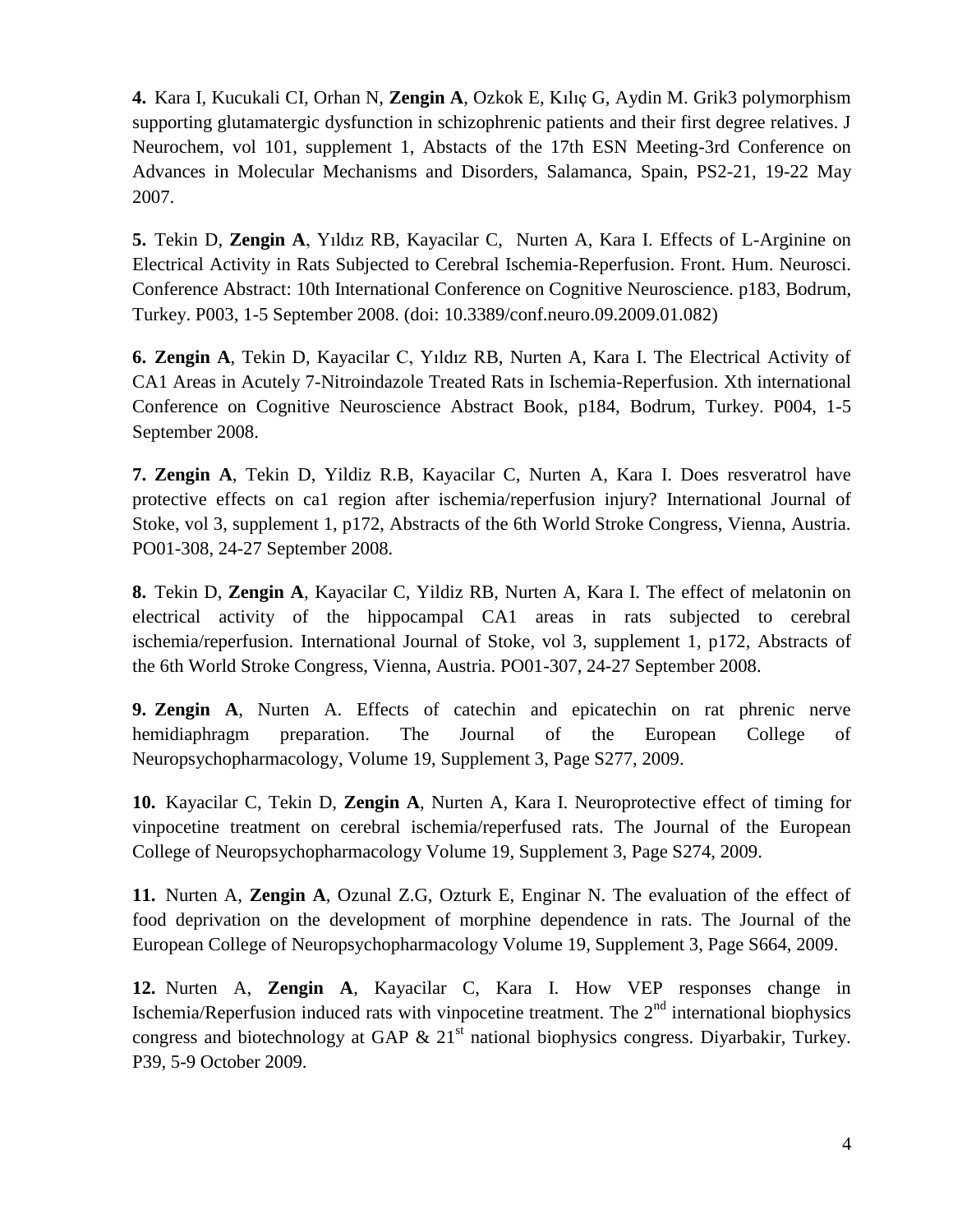**13.** Tok S, **Zengin A**, Nurten A, Nurten R. The effect of diphtheria toxin on different tissues of guinea pig and the role of antioxidants on this effect. The  $2<sup>nd</sup>$  international biophysics congress and biotechnology at GAP & 21st national biophysics congress. P65, Diyarbakir, Turkey. 5-9 October 2009.

**14.** Emel E, Ergün SS, Parman YG, Gürsoy EB, Kotan D, **Zengin A**, Nurten A. Effects of IGF-I and platelet rich plasma on sciatic nerve crush injury in a rat model.  $6<sup>th</sup>$  Black Sea Neurogical Congress, OP49, Page 50, Harbiye Culturel Center, Istanbul, Turkey. 16-18 October 2009.

**15.** Aydin M, Ozkok E, Orhan N, Kucukali CI, **Zengin A,** Kayacilar C, Nurten A, Kara I. Effect of vinpocetine on mitochondrial complexes during ischemia/ reperfusion.  $6<sup>th</sup>$  Conference of Asian Society for Mitochondrial Research and Medicine, PO-01, International Conference room Taipei Medical University, Taiwan, 30 Oct-1 Nov, 2009.

**16.** Enginar N, Nurten A, **Zengin A.** Scopolamine-induced convulsions in fasted animals after food intake: sensitivity of C57BL/6J mice and Spraque Dawley rats. 6thEuropean Congress of Pharmacology, P225, Granada/Spain, 17-20 July 2012.

**17.** Enginar N, Nurten A, **Zengin A.** Assessment of spontaneous withdrawal in intermittent morphine administration in male and female mice. The 3th Conference of The National Neuroscience Society of Romania With International Participation, P47, 18-19, Bucharest, October 2012.

**18.** Enginar N, Nurten A, **Zengin A.** Scopolamine-induced convulsions in fasted animals after food intake: Effect of individual housing. FENS Featured Reginal Meeting, PIII-C-047, 397, Prague, Czech Republic, 11-14 September 2013.

**19.** Enginar N, Nurten A, **Zengin Türkmen A,** Büyüklü Ç. Assessment of hyperalgesia during spontaneous withdrawal in intermittent morphine administration in mice. 15. Congress of the Italian Society of Neuroscience, P01.50, Rome, 3-5 October 2013.

**20. Zengin Turkmen A,** Nurten N. Relationship between plasma and tissue ghrelin levels and antimuscarinic induced convulsions in fasted mice after food intake.  $26<sup>th</sup>$  European College of Neuropsychopharmacology Congress, P057, S222-S223, Barcelona, Spain, 5-9 October 2013.

**21.** Aslankara M, **Zengin A,** Kayacilar C, Nurten A. The effect of acute and chronic tailshock stress applied during different estral phases of rats on hippocampal dendritic spine density.  $1<sup>st</sup>$ Joint Turkish-German Symposium on Human Neuroscience, P33, Berlin, Germany, June 2014.

**22.** Enginar N, Nurten A, **Zengin Türkmen A**, Gündogan GI, Ozünal ZG. Antimuscarinicinduced convulsions in fasted animals after food intake produced no spontaneous seizures, behavioral changes, or neuronal damage.  $29<sup>th</sup>$  European College of Neuropsychopharmacology Congress, P.1.g.038, Vienna, Austria, September 2016.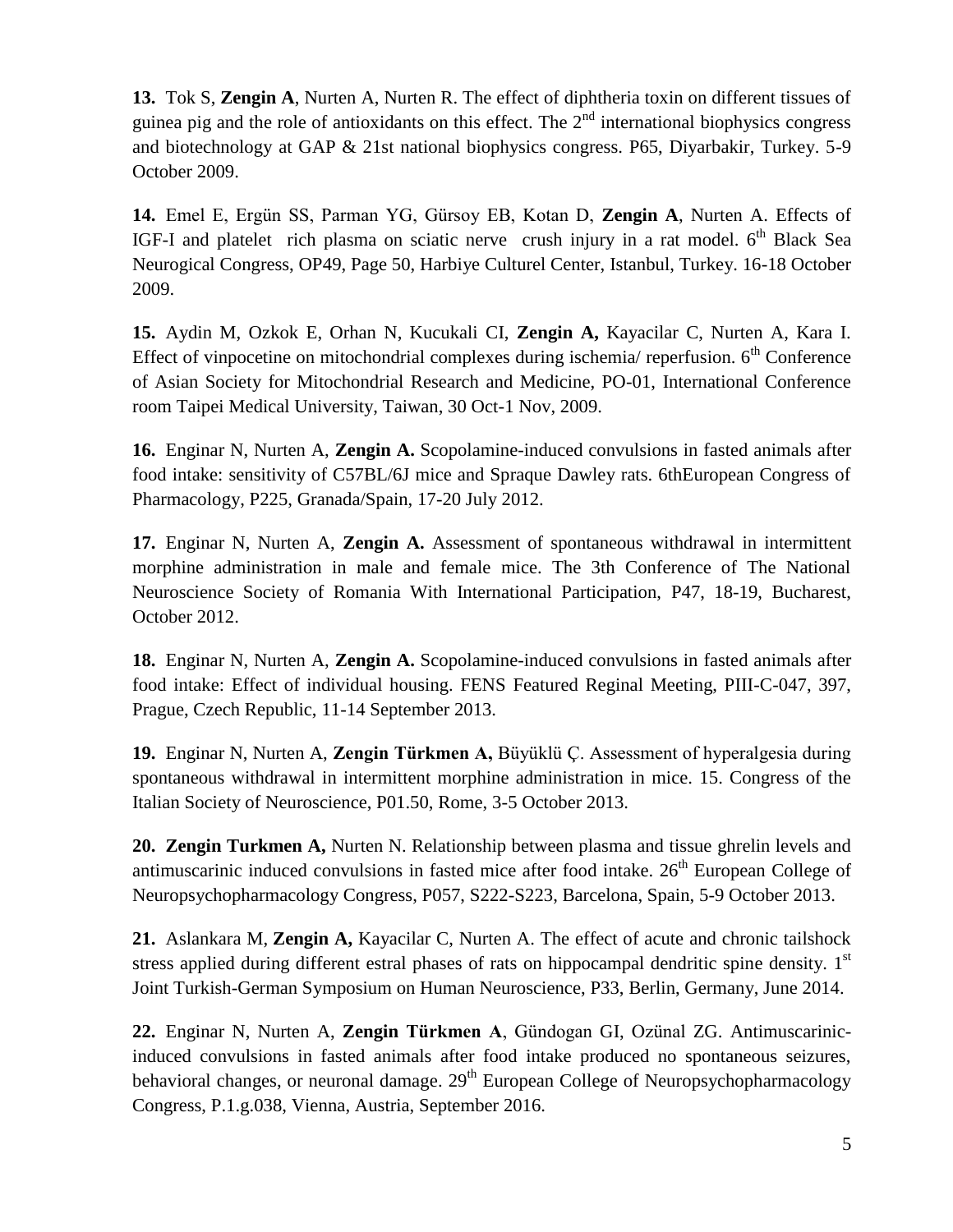**23.** Enginar N, Nurten A, Gözüaçık N, **Zengin Türkmen A**, Akbilek S. No spontan seizures and depressive-like behaviour ocur following convulsions in fasted rats after atropine treatment and food intake. 47th EBBS (European Brain&Behaviour Society Meeting), Bilbao, Spain, 8- 11 September, 2017.

**24. Zengin Turkmen A**. The investigation of EEG findings in eating epilepsy. 2<sup>nd</sup> International symposium on Multidisciplinary Studies and Innovative Technologies. Abstract book, Page27, Ankara, Turkey, 19-21 September 2018.

25. Zengin Turkmen A. Investigation of reactive astrocytes in mouse models of epilepsy. 2<sup>nd</sup> International symposium on Multidisciplinary Academic Studies. Page52-53, Istanbul, Turkey, 16-17 November 2018.

**26. Zengin Turkmen A,** Nurten A. Açlığın ve yeniden beslenmenin ghrelin düzeyine etkisi. 1<sup>st</sup> International Congress on Nutrition Obesity and Community Health. Page252, Istanbul, Turkey, 1 March 2019.

**27.** Aslankara M, **Zengin A,** Kayacilar C, Nurten A. The effect of tailshock stress on EEG and dentritic spine density in female rats. XVI European Congress of Psychology. Book of abstracts Page 876, Moscow, Russia, 2-5 July 2019.

### **7.4. Yazılan uluslararası kitaplar veya kitaplarda bölümler**

**1. Zengin Türkmen A.** Besin Alımının Düzenlenmesinde Ghrelin ve Leptinin Rolü, Sağlık Bilimleri Alanında Araştırma ve Değerlendirmeler. Gece kitabevi, Bölüm 8, Sf: 71-78, Mart 2019.

**2. Zengin Türkmen A.** Epilepsi ve Atrositler, Güncel Nöroloji ve Nöroşirürji Çalışmaları. Akademisyen Kitabevi, Bölüm 1, Sf: 1-8, Mart 2019.

3. **Zengin A,** Ünal M. Vertigonun Patofizyolojisi, Vertigoya Olgular Eşliğinde Multidisipliner Bakış. İstanbul Tıp Kitabevleri, Bölüm 2, Sf: 15-23, Ekim 2019.

4. **Zengin A,** Ünal M. Metabolizma ve Vücut Sıcaklığının Düzenlenmesi, İnsan Fizyolojisi. 2021.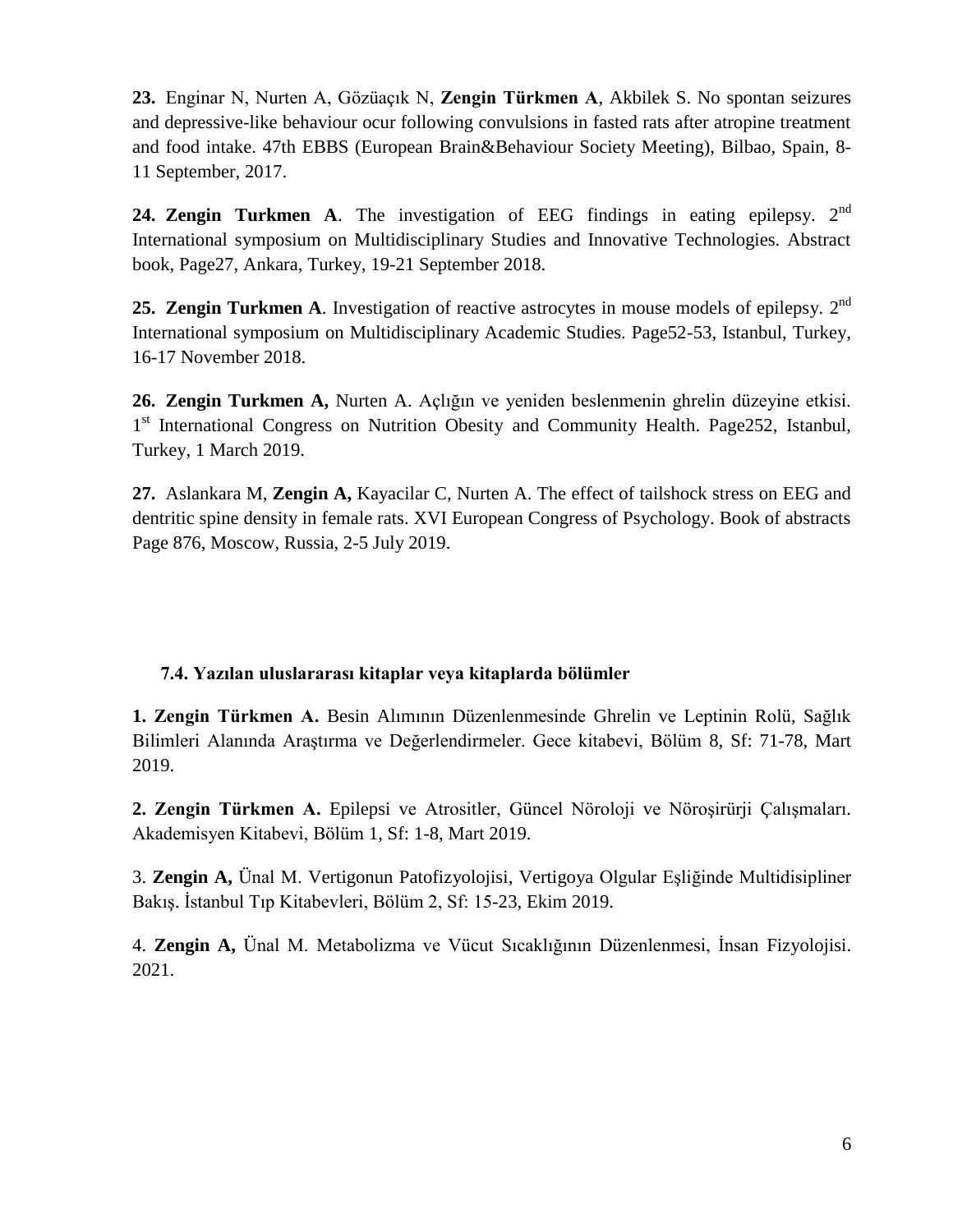### **7.5. Ulusal hakemli dergilerde yayınlanan makaleler**

**1. Zengin Turkmen A**, Nurten A, Enginar N. Scopolamine-induced convulsions in fasted rats after food intake: The effect of duration of food deprivation. J of Istanbul Fac of Med, 82 (1), 4-5, 2019. DOI: 10.26650/IUITFD.411169

**2. Zengin Turkmen A**, Nurten A. Effects of resveratrol, catechin and epicatechin on rat phrenic nerve hemi-diaphragm. Arch. of Clinical and Exp. Med. 3(3):170-73, Dec 2018. DOI: 10.25000/acem.442277

**3. Zengin Turkmen A**, Nurten A. [Aç hayvanlara antimuskarinik uygulanması ve yem](http://bezmialemscience.com/author-center/view-manuscript.php?id=3100&nocache=be03fd21b8ea1dee180f77990364e776)  [verilmesi ile oluşan konvulsiyonlarda ghrelin seviyelerinin araştırılması.](http://bezmialemscience.com/author-center/view-manuscript.php?id=3100&nocache=be03fd21b8ea1dee180f77990364e776) Bezm-i Alem Science. 8(2):138-143, 2020.

### **7.6. Ulusal bilimsel toplantılarda sunulan ve bildiri kitabında basılan bildiriler**

**1. Zengin A**, Ozunal ZG, Nurten A, Enginar N. The effect of familiar enviroment on scopolamine-induced convulsions in fasted mice after food intake. Neuroanatomy Vol 6, Supp 1, 6th National Congress of Neuroscience, Safranbolu/Karabük, P 45, 9-13 Nisan 2007.

**2.** Orhan N, Kucukali IC, Aydin M, **Zengin A**, Ozkok E, Kara I. Relationship between matrix metalloproteinase-3 and schizophrenia. Neuroanatomy Vol 6, Supp 1, 6<sup>th</sup> National Congress of Neuroscience, Safranbolu/Karabük, P 40, 9-13 Nisan 2007.

**3.** Karamürsel Y, **Zengin A**, Nurten A, Enginar N. Farelerde Açlık Sonrası Skopolamin Uygulanımı ve Yem Verilmesi ile Oratya Çıkan Konvulsiyonlara Opioderjik ve Glutamaterjik Sistemlerin Etkisi. Turkish Journal of Neurology, vol15 (1), p213-214, Abstracts of the 8<sup>th</sup> Ulusal Sinirbilimleri Kongresi, Bolu, Türkiye. P27- 18-22 Nisan 2009.

**4.** Emel E, Ergün SS, Parman YG, Gürsoy EB, Kotan D, **Zengin A,** Nurten N. Igf-I ve trombositten zengin plazmanın siyatik sinir "crush" yaralanmasına olan etkilerinin karşılaştırılması. 31. Türk Plastik, Rekonstrüktif ve Estetik Cerrahi Ulusal Kongresi, Hilton Otel, Adana, 17-21 Ekim 2009.

**5. Zengin A,** Nurten A. Resveratrolün sıçan frenik sinir-hemidiyafram preparatına etkisi. Turkish Journal of Neurology, volume16 (1), p243, Abstracts of the 9<sup>th</sup> Ulusal Sinirbilimleri Kongresi, Istanbul, Turkiye. P-115, 13-17 Mart 2010.

**6.** Tok S, **Zengin A,** Nurten N, Nurten R. Kobay sinir-kas kavşağında difteri toksini ve antioksidanların etkisi. 15. Biyomedikal Mühendisliği Ulusal Toplantısı. Antalya, Turkiye. P-113, 21-24 Nisan 2010.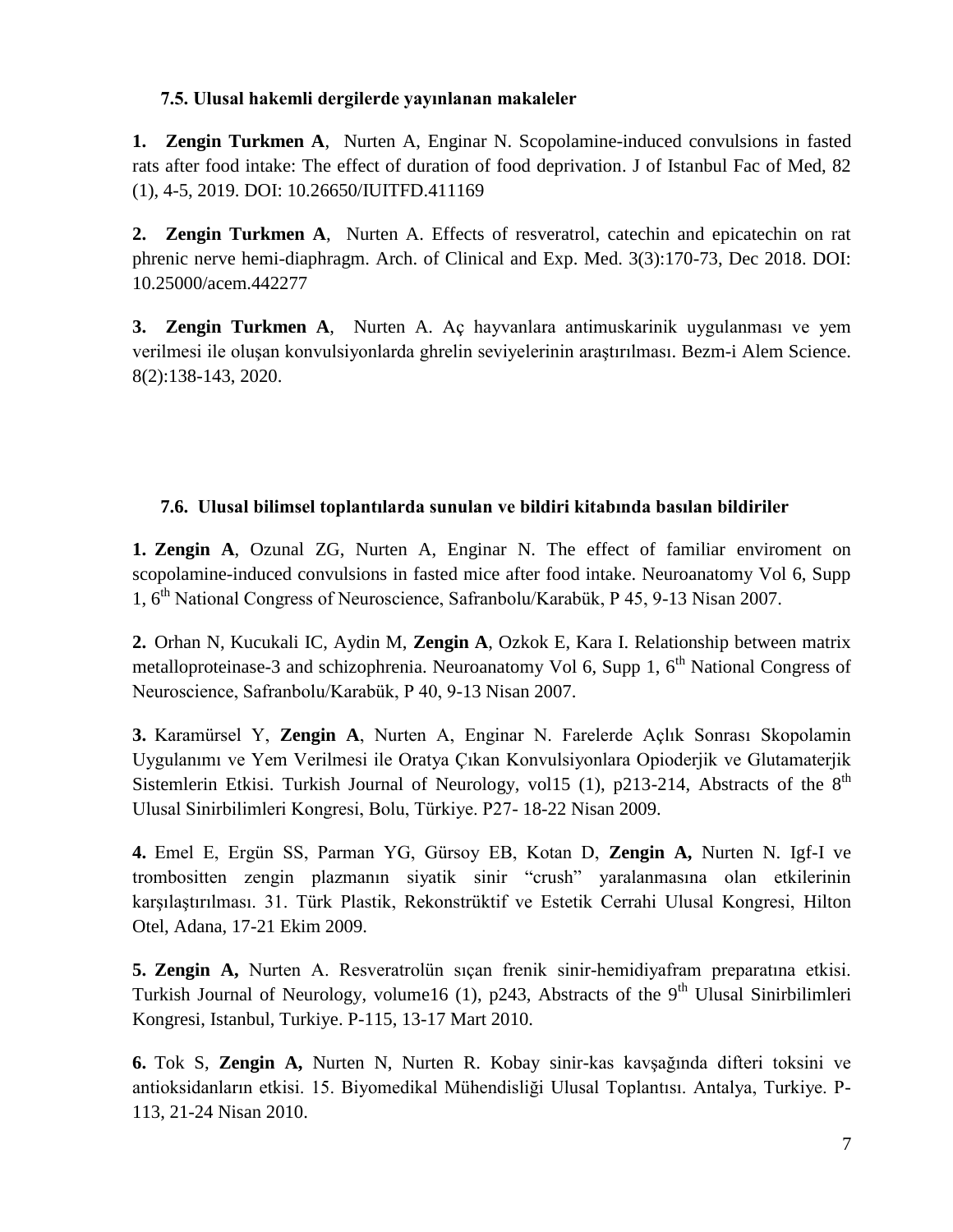**7.** Aslankara M, Kayacılar C, **Zengin A,** Ocak H, Nurten A. Sıçanların farklı östral evrelerinde uygulanan akut kuyruk şoku stresinin teta dalgaları üzerine etkisi. 10. Ulusal Sinirbilim Kongresi, İstanbul, 9-12 Nisan 2011.

**8.** İnan B, Ergün SS, Nurten A, **Zengin A,** Bilgiç B, Seçkin Ş, Küçükgergin C, Erkalp K. İskemi-Reperfüzyon Hasarının Giderilmesinde Silastozol ve Diltiazem Hidroklorürün Etkileri: Deneysel Çalışma. Türk Plastik Rekonstrüktif ve Estetik Cerrahi Derneği 33. Kurultayı, İzmir, 14-18 Eylül 2011.

**9.** Saygı M, **Zengin Türkmen A**, Nurten A, Solakoğlu S, Karabulut E, Bilge E, Allahverdiyev O, Güngör M. Rotenon Modeli ile Parkinson Oluşturulan Sıçanlarda Davranışsal Değişikliklerin Değerlendirilmesi ve Bu Modelde Yeşil Çay Polifenollerinin Etkililiğinin Araştırılması. Türk Farmakoloji Derneği 21.Ulusal Farmakoloji Kongresi, Eskişehir, 19-22 Ekim 2011.

**10.** Aslankara M, **Zengin Türkmen A**, Kayacılar C, Nurten A. Sıçanlarda Östral Döngü Boyunca Uygulanan Kronik Stresin Hipokampal Alandaki Teta Dalgaları Üzerine Etkisi. 24. Ulusal Biyofizik Kongresi, İstanbul, 25-28 Eylül 2012.

**11.** Nurten A, **Zengin Türkmen A.** Aç farelere skopolamin uygulanması ve yem verilmesi ile oluşan konvulsiyonlarda hipotalamik ghrelin düzeylerinin araştırılması. 27.Ulusal Biyofizik Kongresi, Malatya, 29.Eylül-03.Ekim.2015.

**12. Zengin Türkmen A,** Nurten A, Bilge E, Ergüven M. Scopolamine induced convulsions in fasted mice after food intake: evaluation of c-fos expression in hypothalamus. International Journal of Experimental and Clinical Anatomy, Vol.10, Supp.1, 28-29. 14.Ulusal Sinirbilim Kongresi, Ankara, O-12, 26-29.Mayıs.2016.

**13.** Gökdağlı N.G., **Zengin Türkmen A,** Nurten A, Enginar N. Aç hayvanlarda atropin ve yem ile oluşan konvülsiyonlara yem kısıtlamasının ve ketaminin etkileri. 16. Ulusal Sinirbilim Kongresi, 20-23 Mayıs, 2018, İstanbul, PS-035, Sayfa 132.

**14. Zengin Türkmen A,** Nurten A, Enginar N. Aç sıçanlara skopolamin uygulanması ile oluşan konvulsiyonlar: Yem yoksunluğu süresinin etkisi. 16. Ulusal Sinirbilim Kongresi, PS-120, Sayfa 174, 20-23 Mayıs, 2018, İstanbul,

**15.** Aslankara M, **Zengin Türkmen A**, Kayacılar C, Nurten A. Sıçanların Farklı Östral Evrelerinde Uygulanan Akut ve Kronik Stresin Teta Dalgaları ve Dendritik Uzantılar Üzerine Etkisi. 20. Ulusal Psikoloji Kongresi, 15 – 17 Kasım 2018, TED Üniversitesi, Ankara.

**16. Zengin Türkmen A,** Nurten A, Ergüven M, Bilge E. Açlığın ve yeniden beslenmenin nöronal aktivasyona etkisi. 17. Ulusal Sinirbilim Kongresi, SS-19, 4-7.Nisan.2019, Trabzon.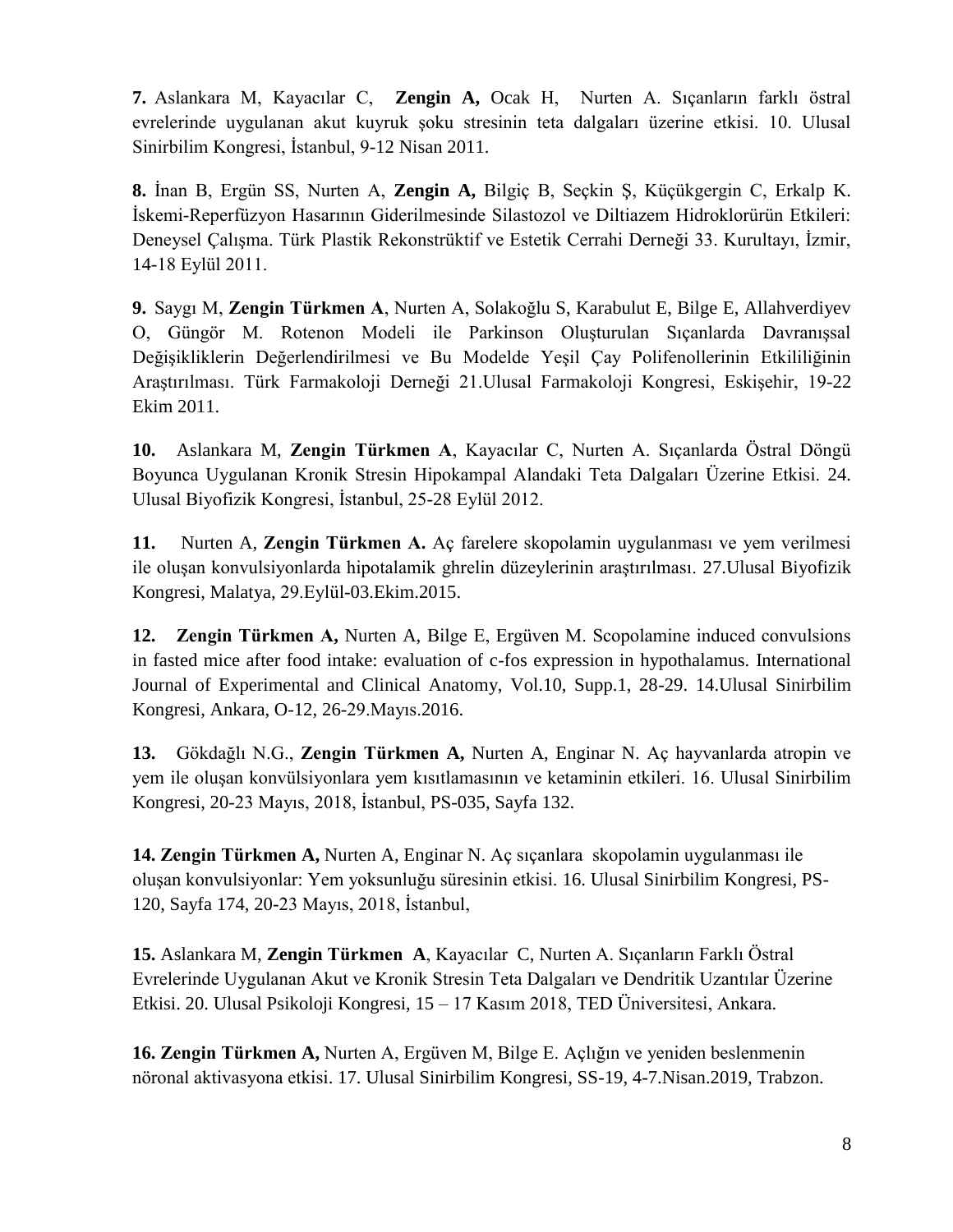**17.** Nurten A, **Zengin Türkmen A,** Can Kayacılar, İhsan Kara. Sıçanlarda vinposetin kullanımının teta dalgalarına etkileri. 17. Ulusal Sinirbilim Kongresi, PS45, 4-7.Nisan.2019, Trabzon.

### **7.7. Kitap çevirileri**

**1. "**Basitleştirilmiş Klinik Patofizyoloji" Çeviri Editörleri: Asiye Nurten, Özdem Anğ.

Çevirmenler: Nuray Enç, Asiye Nurten, **Aslı Zengin Türkmen**, Mehmet Ünal, Vildan Yayla. Nobel Tıp Kitapevleri, 2016. ISBN: 978-605-335-186-3.

### **7.8. Diğer yayınlar**

**-**

### **7.9. Uluslararası atıflar**

*219 atıf*

# **8. Ulusal & Uluslararası Projeler**

**1.** Sıçan frenik sinir-hemidiyafram preparatına antioksidan resveratrol, kateşin ve epikateşinin etkileri. İ.Ü. Bilimsel Araştırma Projeleri Birimi, Proje No: T848/02062006.

**2.** Aç farelere skopolamin uygulanması ve yem verilmesi ile oluşan konvulsiyonların plazma ve doku ghrelin düzeyleri ile ilişkisinin araştırılması. İ.Ü. Bilimsel Araştırma Projeleri Birimi, Proje No: 7744.

**3.** Farelerde farklı açlık süreleri sonrası skopolamin uygulanımı ve yem verilmesi ile ortaya çıkan konvulsiyonların hipotalamusta c-fos anlatımına etkisi. TÜBİTAK Proje No: 108S037.

**4.** Yirmi dört saat açlık sonrası antimuskarinik uygulanması ve yem verilmesi ile konvülsiyon oluşan hayvanlarda kendiliğinden nöbet gelişmesinin, davranışsal değişikliklerin ve nöronal hasarın incelenmesi. İ.Ü. Bilimsel Araştırma Projeleri Birimi. Proje No: 33753

# **9. İdari Görevler**

**1.** İstanbul Yeni Yüzyıl Üniversitesi, Tıp Fakültesi, Erasmus Koordinatör Yardımcısı, 2015.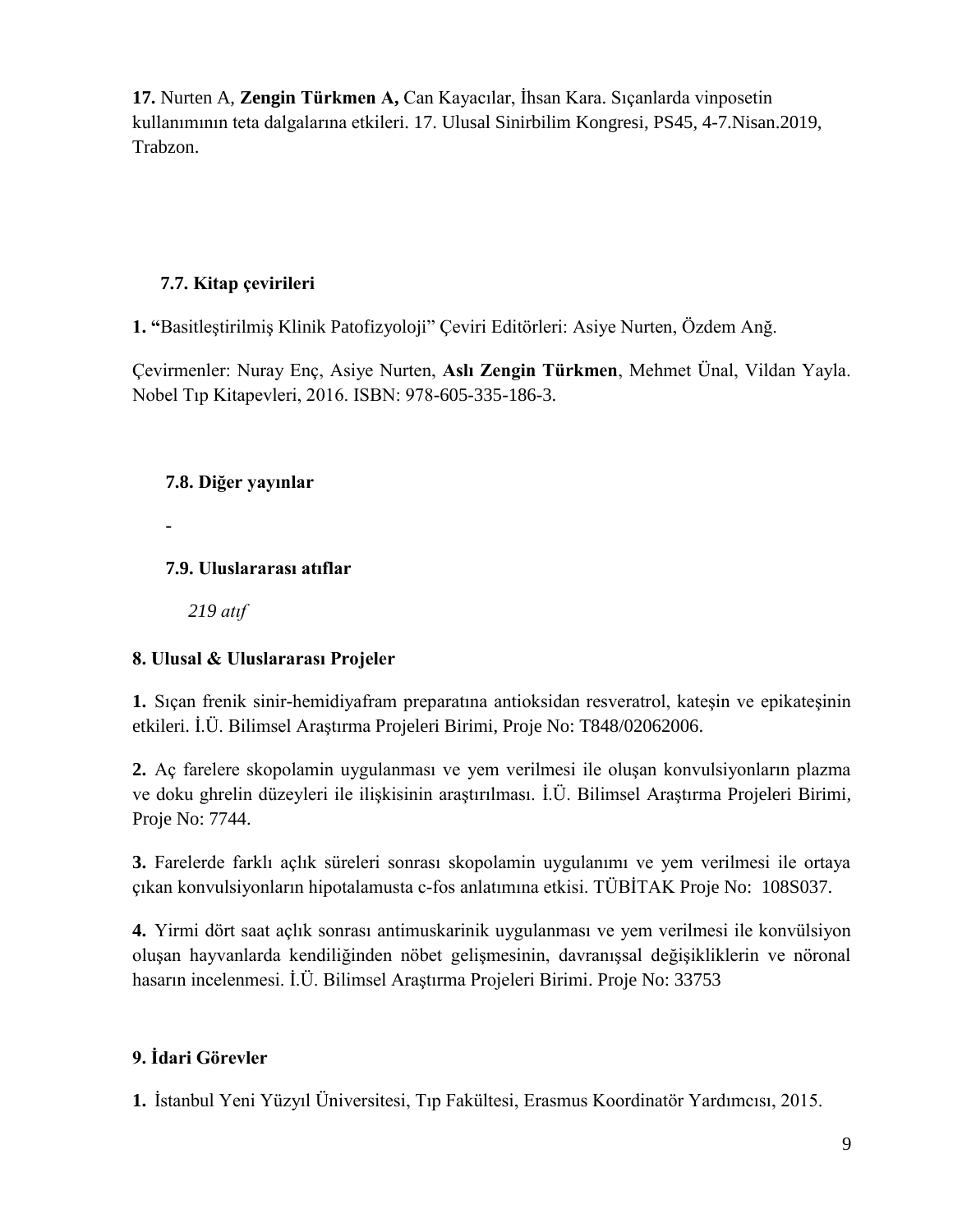**2.** İstanbul Yeni Yüzyıl Üniversitesi, Tıp Fakültesi Yönetim Kurulu Üyeliği, 2016.

## **10. Bilimsel Kuruluşlara Üyelikler**

**-**

### **11. Sertifikalar ve Ödüller**

- 1- İstanbul Üniversitesi, Bilimsel Araştırma Proje Koordinasyon Birimi, Araştırma Fonu, Başarılı Araştırıcı Belgesi, 2016.
- 2- "Araştırma Yöntem Bilimi ve Biyoistatistik Değerlendirme" Kursu Katılım Sertifikası. Cerrahpaşa Tıp Fakültesi Biyoistatistik ABD, Haziran 2013.
- 3- İstanbul Üniversitesi, Bilimsel Araştırma Proje Koordinasyon Birimi, Başarılı Araştırıcı Belgesi, 2010.
- 4- İstanbul Üniversitesi, Bilimsel Araştırma Proje Koordinasyon Birimi, Başarılı Araştırıcı Belgesi, 2009.
- 5- İstanbul Üniversitesi, Uygulamalı Deney Hayvanları Kursu Katılım Sertifikası. 31 Mart 2006.

| Akademik Yıl | Dönem        | <b>Dersin Adı</b>                                               | <b>Haftalik Saati</b> |                 | Öğrenci       |
|--------------|--------------|-----------------------------------------------------------------|-----------------------|-----------------|---------------|
|              |              |                                                                 | <b>Teorik</b>         | <b>Uygulama</b> | <b>Sayısı</b> |
|              |              |                                                                 |                       |                 |               |
| 2019-2020    | Güz          | DHF 257 Fizyoloji                                               | $\overline{2}$        | $\overline{2}$  | 60            |
| 2019-2020    | Güz          | Tıp211: Solunum ve Dolaşım Sistemi                              |                       |                 | 82            |
| 2019-2020    | Güz          | Tıp221: Sindirim Sistemi ve Boşaltım<br>Sistemi                 |                       |                 | 82            |
| 2019-2020    | Güz          | Tıp222: Endokrin Sistem ve Üreme<br>Sistemi                     |                       |                 | 82            |
| 2019-2020    | Bahar        | Tıp212: Sinir Sistemi                                           |                       |                 | 82            |
| 2019-2020    | Bahar        | DHF 257 Fizyoloji                                               | $\overline{2}$        | $\overline{2}$  | 60            |
| 2019-2020    | Bahar        | Genel Fizyoloji                                                 | 3                     | $\overline{0}$  | 90            |
| 2020-2021    | Güz          | Fizyoloji                                                       | $\overline{2}$        | 1               | 53            |
| 2020-2021    | Güz          | Tıp211: Kardiyovasküler Sistem ve<br>Solunum Sistem Fizyolojisi |                       |                 | 115           |
| 2020-2021    | Güz          | Tıp221: Gastrointestinal Sistem ve<br>Ürogenital Sistem         |                       |                 | 115           |
| 2020-2021    | Güz          | Tıp212: Sinir Sistemi                                           |                       |                 | 115           |
| 2020-2021    | <b>Bahar</b> | Tıp222: Endokrin Sistem ve Genel<br>Duyular                     |                       |                 | 115           |
| 2020-2021    | Bahar        | Fizyoloji                                                       | $\overline{2}$        | $\overline{2}$  | 60            |
| 2020-2021    | Bahar        | Genel Fizyoloji                                                 | 3                     | $\overline{0}$  | 100           |
|              |              |                                                                 |                       |                 |               |

#### **12. Son iki yılda verdiğiniz lisans ve lisansüstü düzeydeki dersler**